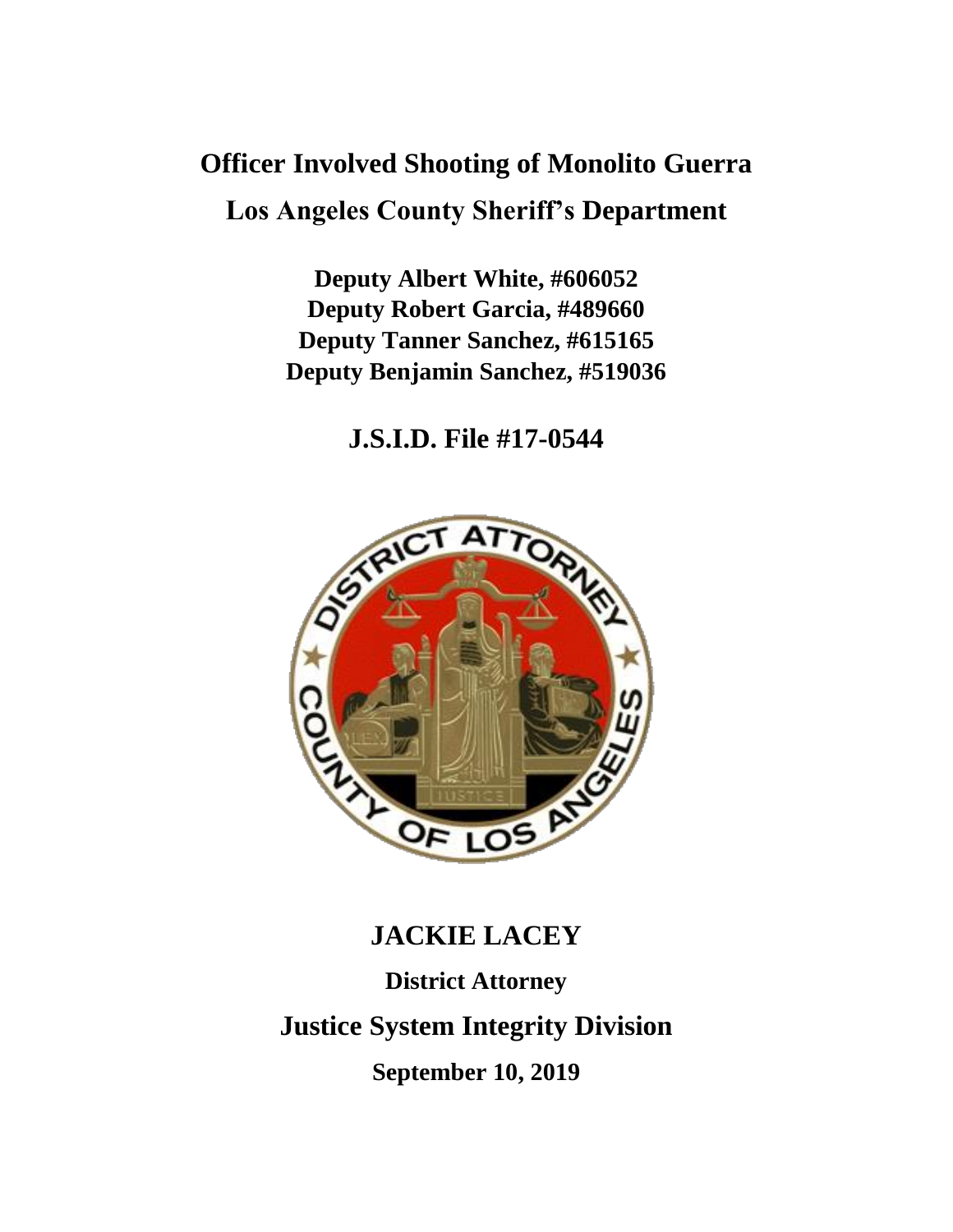#### **MEMORANDUM**

| TO:             | <b>CAPTAIN KENT WEGENER</b><br>Los Angeles County Sheriff's Department<br>Homicide Bureau<br>1 Cupania Circle<br>Monterey Park, California 91755 |
|-----------------|--------------------------------------------------------------------------------------------------------------------------------------------------|
| FROM:           | <b>JUSTICE SYSTEM INTEGRITY DIVISION</b><br>Los Angeles County District Attorney's Office                                                        |
| <b>SUBJECT:</b> | <b>Officer Involved Shooting of Monolito Guerra</b><br>J.S.I.D. File #17-0544<br>L.A.S.D. File #017-16877-0627-055                               |
| DATE:           | September 10, 2019                                                                                                                               |

The Justice System Integrity Division of the Los Angeles County District Attorney's Office has completed its review of the November 28, 2017, non-fatal shooting of Monolito Guerra by Los Angeles County Sheriff's Department (LASD) Deputies Albert White, Tanner Sanchez, Benjamin Sanchez, and Robert Garcia. We have determined that Deputy White acted in lawful self-defense when he fired his duty weapon; Deputy T. Sanchez, Deputy B. Sanchez, and Deputy Garcia acted in lawful self-defense and defense of others when they fired their duty weapons.

The District Attorney's Command Center was notified of this shooting on November 29, 2017, at approximately 12:39 a.m. The District Attorney Response Team responded to the scene and was given a briefing and walk-through by LASD Lieutenant Joe Mendoza.

The following analysis is based on reports and other materials, including recorded interviews, 9-1-1 calls, and photographs submitted to this office by LASD Homicide Bureau. No compelled statements were considered in this analysis.

## **FACTUAL ANALYSIS**

On November 28, 2017, at approximately 10:00 p.m., a woman was driving her car in search for a parking space at an apartment complex on Bottletree Lane in Newhall. Monolito Guerra walked up to the woman's car and pointed a pistol at her. The woman fled the area and called 9-1-1.

Deputies responded to the apartment complex to locate Guerra, who was believed to reside at an apartment near where he confronted the woman. Guerra became aware of the deputies' presence and hid in the rear passenger compartment of a Ford Fusion parked near this apartment, and adjoining the pool area of the complex. Guerra laid along the backseat and covered himself with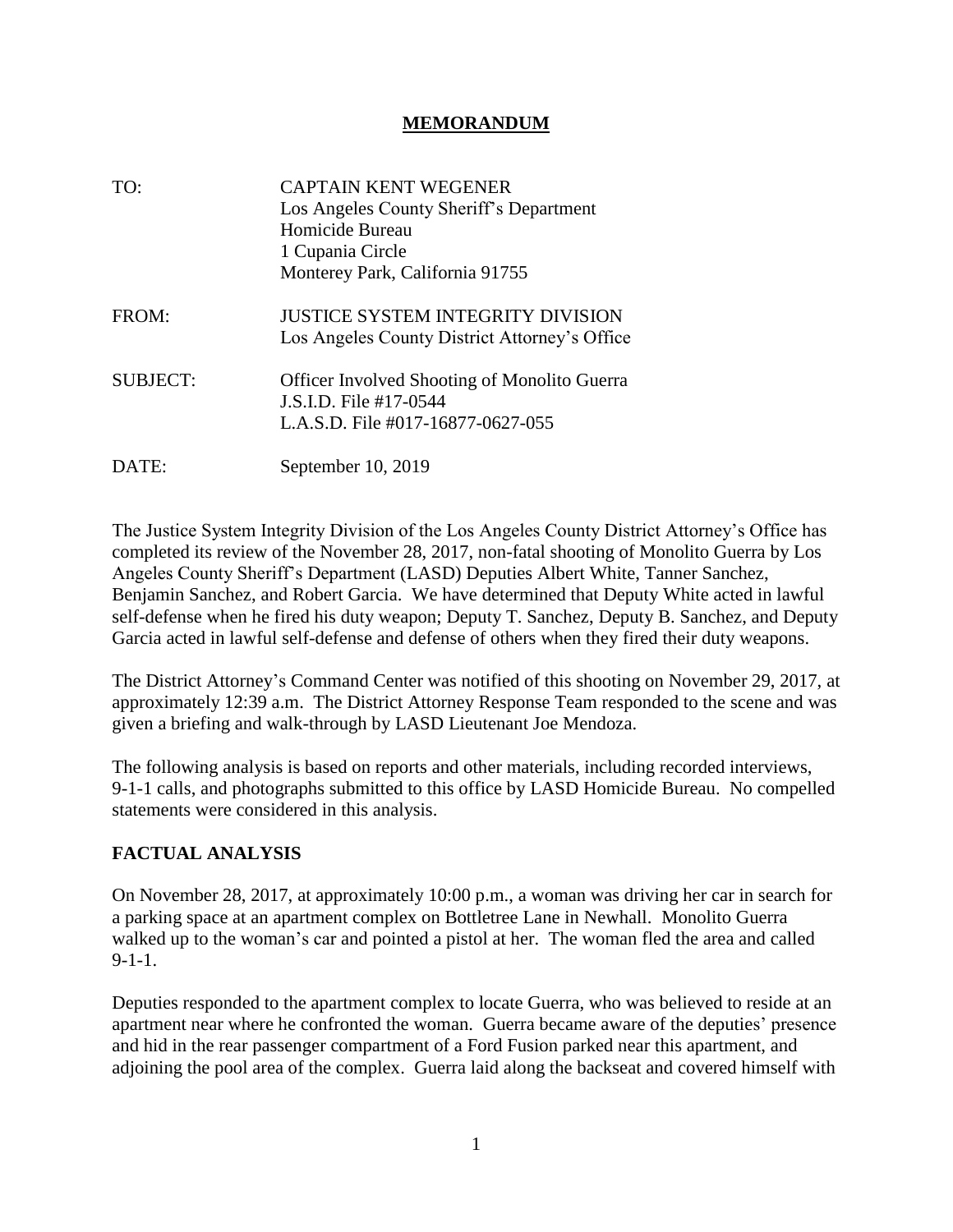a windshield sunshade while deputies set up a containment of the apartment they believed he may have entered.

White checked a row of parked cars nearby, one of which was the Ford Fusion. White saw a person laying across the rear seat of the Ford Fusion under a sunshade. White opened the rear passenger door on the driver side, saw Guerra grab a revolver, and instructed Guerra to freeze. Guerra fired his revolver at White, shooting him one time in the neck, as Guerra "propelled himself" out of the car. White fired several rounds<sup>1</sup> at Guerra, and then fell down on the sidewalk adjacent to the Ford Fusion. White heard another gunshot and believed Guerra had shot him in the back. White got back up and ran away from Guerra. White last saw Guerra standing to the rear of the Ford Fusion, groaning and holding his midsection.



Guerra was inside the backseat of this four-door Ford Fusion.

T. Sanchez heard a voice shout either "Show me your hands!" or "Drop the gun!" T. Sanchez heard two gunshots, and then a third gunshot that appeared to him to be from a second firearm. T. Sanchez ran to assist and heard White yell, "I'm hit! I'm hit!" T. Sanchez could not see White, but heard a fourth gunshot and looked in the direction of the audible gunfire. T. Sanchez saw Guerra crouched behind a parked car with his arms extended out from his body and his hands clenched together holding what he believed to be a pistol. T. Sanchez believed Guerra had shot White and that Guerra was looking to shoot additional deputies. From approximately 20 to 25 feet away, Sanchez fired two volleys of shots totaling nine to ten rounds<sup>2</sup> at Guerra, who retreated to the rear of the Ford Fusion. T. Sanchez repositioned himself and saw Guerra laying on the ground motionless with a chrome revolver next to one of his hands.

B. Sanchez also assisted in setting up a containment when he initially heard two gunshots and a deputy's commands to "Drop the gun!" followed by additional gunshots from a second firearm. B. Sanchez ran to assist and focused his attention on the area where he saw muzzle flashes. He heard a deputy yell, "I'm hit!" and believed a deputy had been shot. From his position, B.

<sup>&</sup>lt;sup>1</sup> The magazine capacity for White's pistol is 17 rounds. Upon examination there was one live round in the pistol's chamber and nine live rounds in the seated magazine.

<sup>&</sup>lt;sup>2</sup> The magazine capacity for T. Sanchez's pistol is 17 rounds. Upon examination there was one live round in the pistol's chamber and seven live rounds in the seated magazine.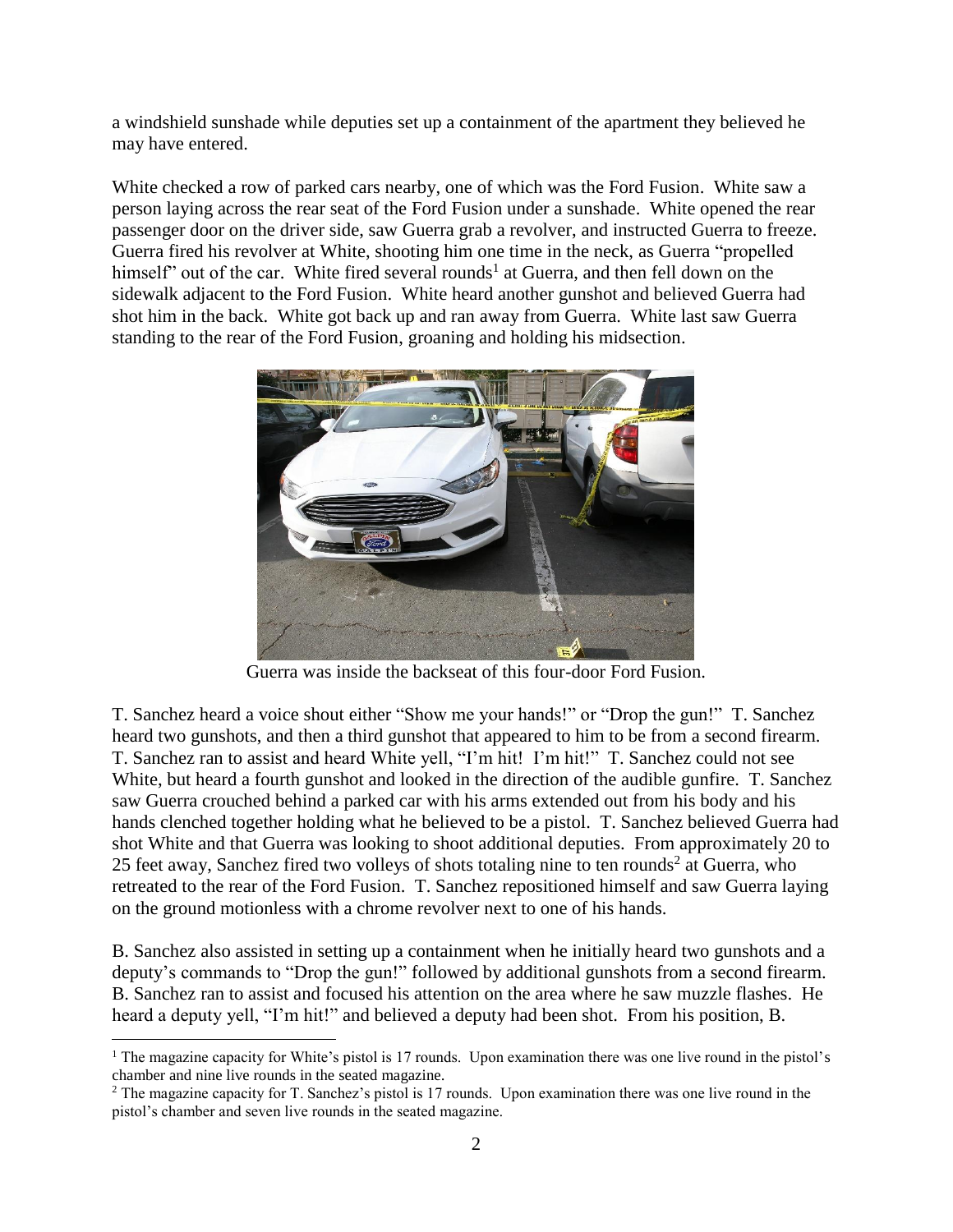Sanchez had a clear line of sight down the length of the sidewalk along the parked cars, including the Ford Fusion. B. Sanchez saw Guerra crouching behind a car and pointing a chrome handgun at deputies positioned north of Guerra. Fearing for their lives, B. Sanchez fired his service weapon three times at Guerra.

Garcia saw White checking a line of parked cars moments before he heard someone yell, "Show me your hands! Show me your hands!" Garcia heard eight to 12 gunshots and saw muzzle flashes from where he had last seen White. Garcia ran to provide assistance and saw White emerge from that area holding his neck. Believing White had been shot, he provided cover for White and another deputy who was now assisting White. Garcia saw Guerra "pop up" from behind the trunk area of the Ford Fusion and look in his direction. Guerra was extending his arms out from his body. Fearing that Guerra was preparing to aim a pistol and shoot him and other deputies, Garcia fired his duty weapon one time at Guerra. Simultaneously, Garcia heard other gunshots he believed to be fired from other deputies. After Garcia fired his duty weapon, Guerra went out of Garcia's sight, and Garcia heard B. Sanchez yell, "He's down! He's down!"

Garcia and B. Sanchez arrested Guerra who was laying on the ground within reach of a .357 magnum revolver. The revolver's cylinder was later examined and contained four expended .38 special cartridge casings and one live .38 special round inside.<sup>3</sup> B. Sanchez recovered eight live .38 special caliber cartridges from Guerra's pockets. Guerra was shot multiple times, and he was transported to the hospital. He survived his injuries. White was treated for a gunshot wound to the neck and survived his injuries.



.357 magnum revolver recovered at the scene.

<sup>&</sup>lt;sup>3</sup> A .357 magnum revolver can readily shoot .38 special rounds.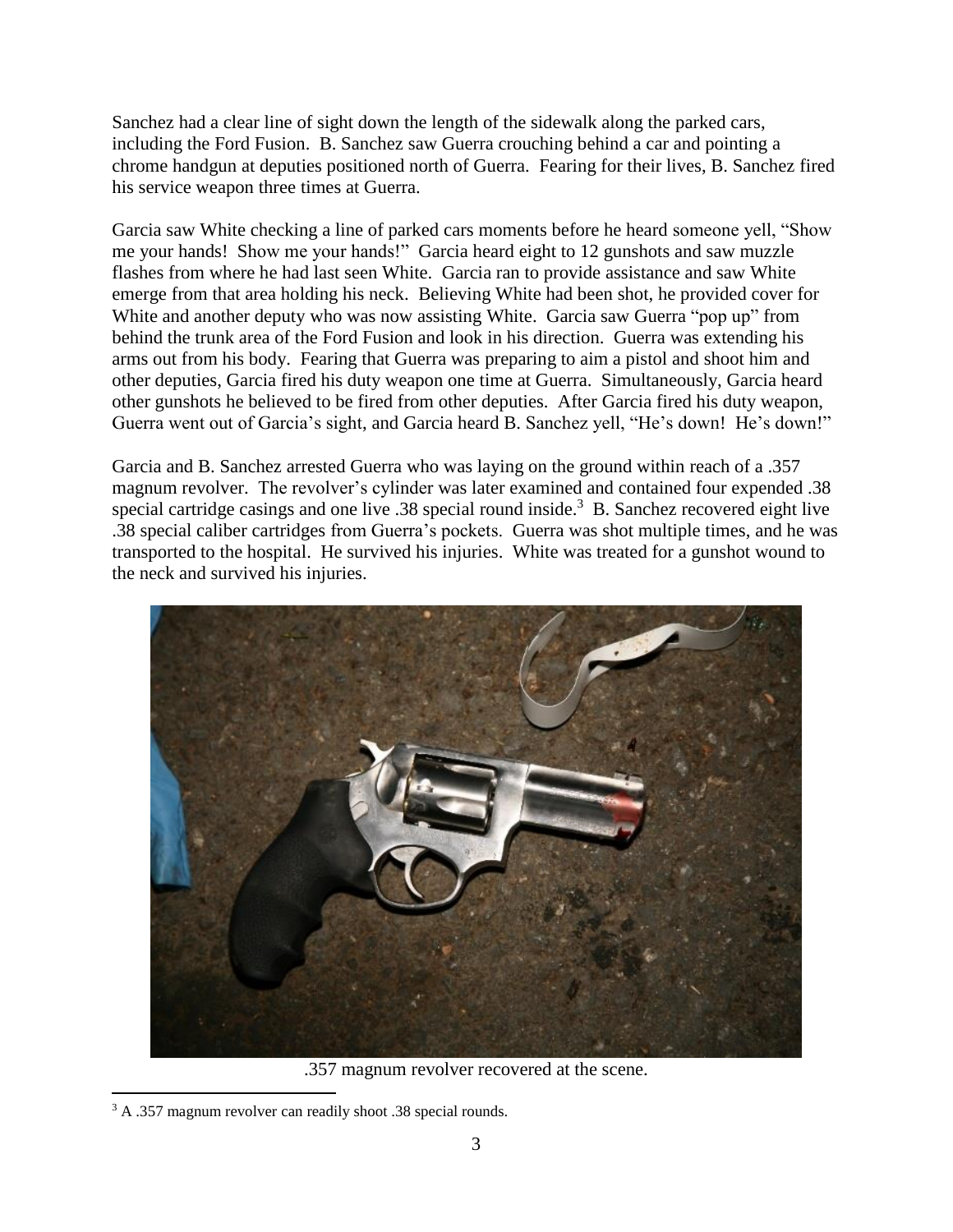

Four expended cartridge casings and one live round inside the chambers of the revolver's cylinder.

#### **Statement of Monolito Guerra**

Investigators interviewed Guerra at the hospital. Guerra stated that he pointed a gun at a woman inside a car, and he believed the woman called the police. Guerra became aware that deputies arrived at the apartment complex and he believed they were looking for him. Guerra hid beneath a windshield sunshade in the backseat of a parked car, and could see a deputy's flashlight shining inside the car. When the deputy opened the backseat door, Guerra shot the deputy. The deputy fell back and fired back. Guerra exited the car and shot the deputy again, causing the deputy to fall near a mailbox adjoining the parking spaces. Guerra gave conflicting accounts about whether he shot at other deputies while kneeling behind the Ford Fusion.

Guerra was charged in case number PA090160 with several felony counts, including three counts of willful, deliberate, premeditated attempted murder of Deputies White, T. Sanchez, and Garcia. The matter is pending a preliminary hearing.

## **LEGAL ANALYSIS**

California law permits any person to use deadly force in self-defense or in the defense of others if he actually and reasonably believed that he or others were in imminent danger of great bodily injury or death. CALCRIM No. 3470. In protecting himself or another, a person may use that amount of force which he believes reasonably necessary and which would appear to a reasonable person, in the same or similar circumstances, to be necessary to prevent imminent injury. *Id*. If the person's beliefs were reasonable, the danger does not need to have actually existed. *Id*.

In California, the evaluation of the reasonableness of a police officer's use of deadly force employs a reasonable person acting as a police officer standard, which enables the jury to